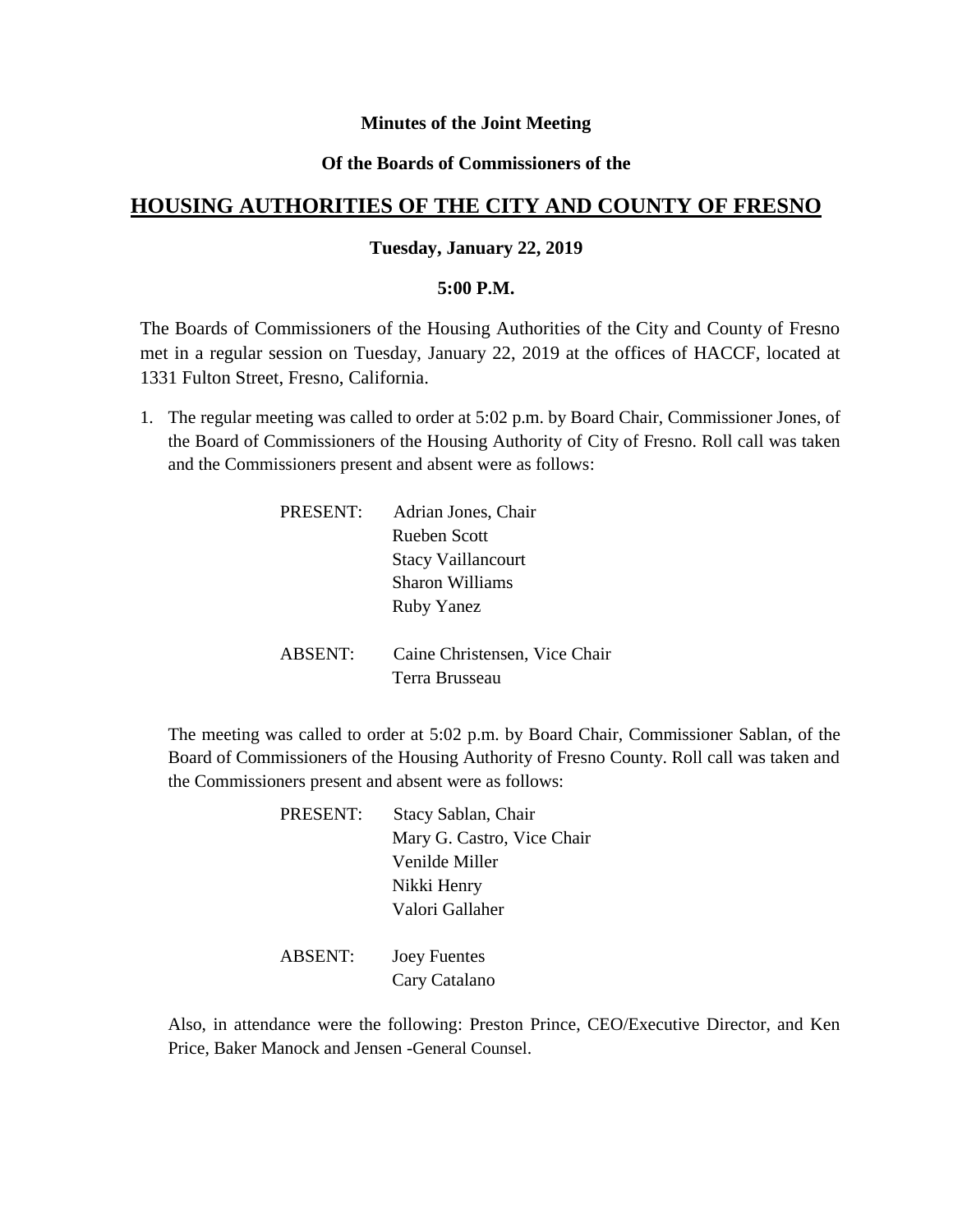# 2. APPROVAL OF AGENDA AS POSTED (OR AMENDED)

There were no public comments.

*CITY MOTION: Commissioner Scott moved, seconded by Commissioner Yanez, to approve the agenda as posted.*

### *MOTION PASSED: 4-0*

*COUNTY MOTION: Commissioner Castro moved, seconded by Commissioner Miller, to approve the agenda as posted.*

### *MOTION PASSED: 5-0*

### 3. PUBLIC COMMENT

Julian Dudley Najieb; African American Museum Board Chair; 1857 Fulton Street Fresno CA 93721; briefly presented her concern on the homeless housing that is planned for future opening in the area of Broadway Street and is agendized for closed session. She said she feels this is not a good location for the homeless housing. She added the African American Museum has been going through challenges with the homeless that are situated around the area. The experience of the Museum with homeless individuals includes their use of electricity, water, leaving feces and urine close to the property. She added if the housing is built on Broadway Street, this will attract more individuals to the area and this will increase their challenges.

### 4. POTENTIAL CONFLICTS OF INTEREST

There was no conflict of interest at this time.

### 5. CONSENT AGENDA

*All Consent Agenda items are considered to be routine action items and will be enacted in one motion unless pulled by any member of the Boards of Commissions or the public. There will be no separate discussion of these items unless requested, in which event the item will be removed from the Consent Agenda and considered following approval of the Consent Agenda.*

- a. Consideration of the minutes of December 18, 2018
- b. Consideration of the 2019 Agency Salary Schedule
- c. Consideration of Out of State Travel

*CITY MOTION: Commissioner Williams moved, seconded by Commissioner Yanez to approve the Consent Agenda Items A-C.*

*Joint Meeting Action Minutes: 1.22.2019 Adopted: 2/26/2019*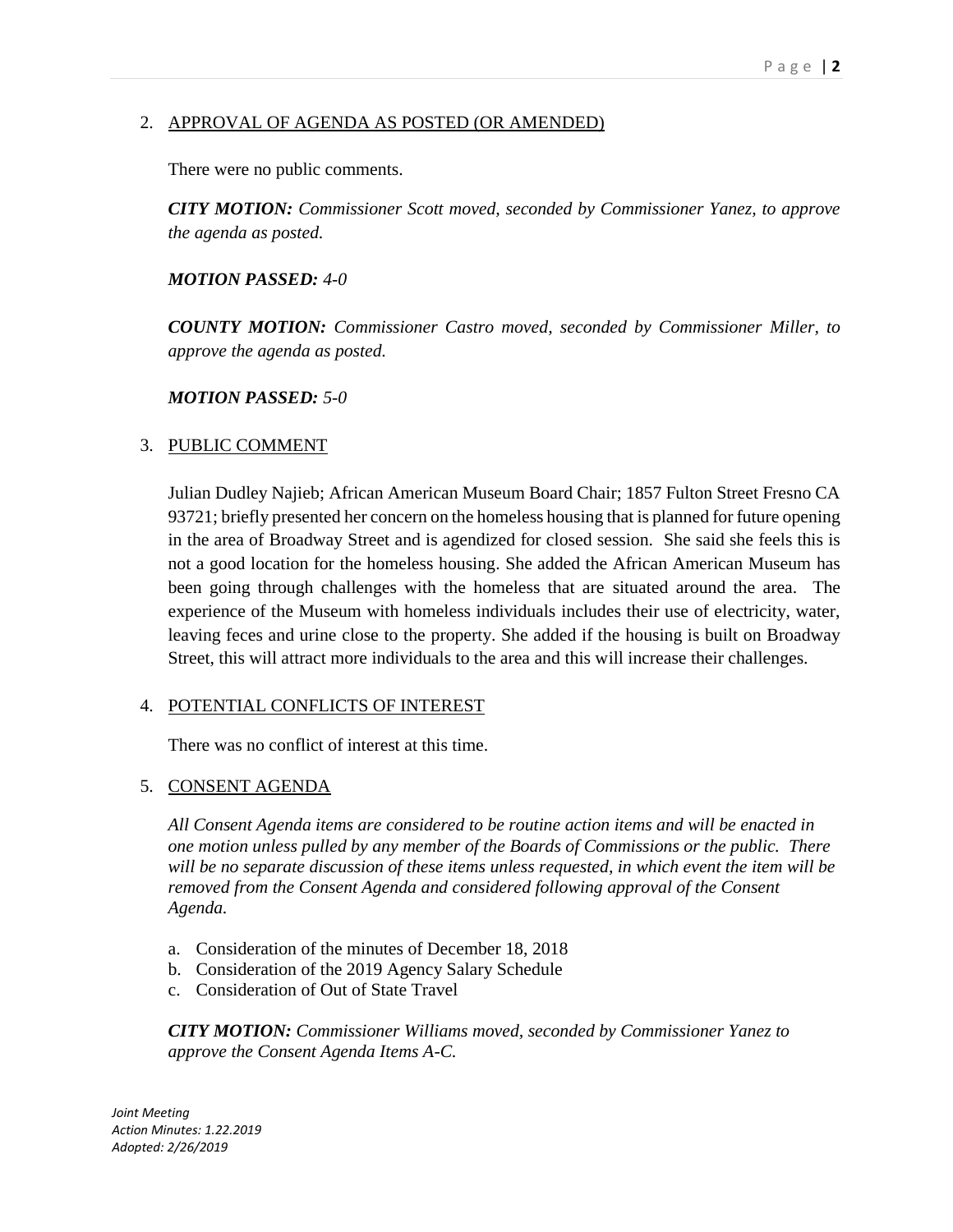### *MOTION PASSED: 4-0*

*COUNTY MOTION: Commissioner Henry moved, seconded by Commissioner Gallaher to approve the Consent Agenda Items A-C.*

#### *MOTION PASSED: 5-0*

### 6. INFORMATIONAL

a. Resident Services Presentation – Low-Income Home Energy Assistance Program (LIHEAP) by Fresno EOC

Ms. Mary Helen Caggianelli, Assistant Manager-Resident Services, introduced our presenters, Ms. Gilda Arreguin, Community Services Director and Lola Mireles, LIHEAP Supervisor with Fresno Economic Opportunities Commission. Ms. Arreguin presented on this topic.

b. Resident Empowerment Presentations Framework

Ms. Angie Nguyen presented on this topic.

c. Fresno Housing Intern Presentation

Mr. Scott Fetterhoff presented on this topic. Mr. Fetterhoff introduced the intern Marcella Lopez-Schmidt.

Around 5:15pm Commissioner Vaillancourt joined the Board Meeting.

d. Overview of Homeless Strategies

Mr. Preston Prince presented on this topic.

Public comments included the following:

Fresno City Council member, Miguel Arias, started his presentation with his background. He shared he grew up in Public Housing in Mendota. He added, he understands the services and quality of housing provided by the Fresno Housing Authority throughout the County. Also, he grew up with two siblings that were homeless in Fresno. He added a few points; he recognized the Fresno Housing Authority is the largest landlord in his district. Anything the Housing Authority does has a significant impact in his neighborhood that he wants to revitalize. He met with Fresno Housing Authority CEO, to ensure there was open communication.

Additionally, Council Arias shared, the City of Fresno has no available funds to help with the issue of homelessness; however, the City still needs to deal with the impact of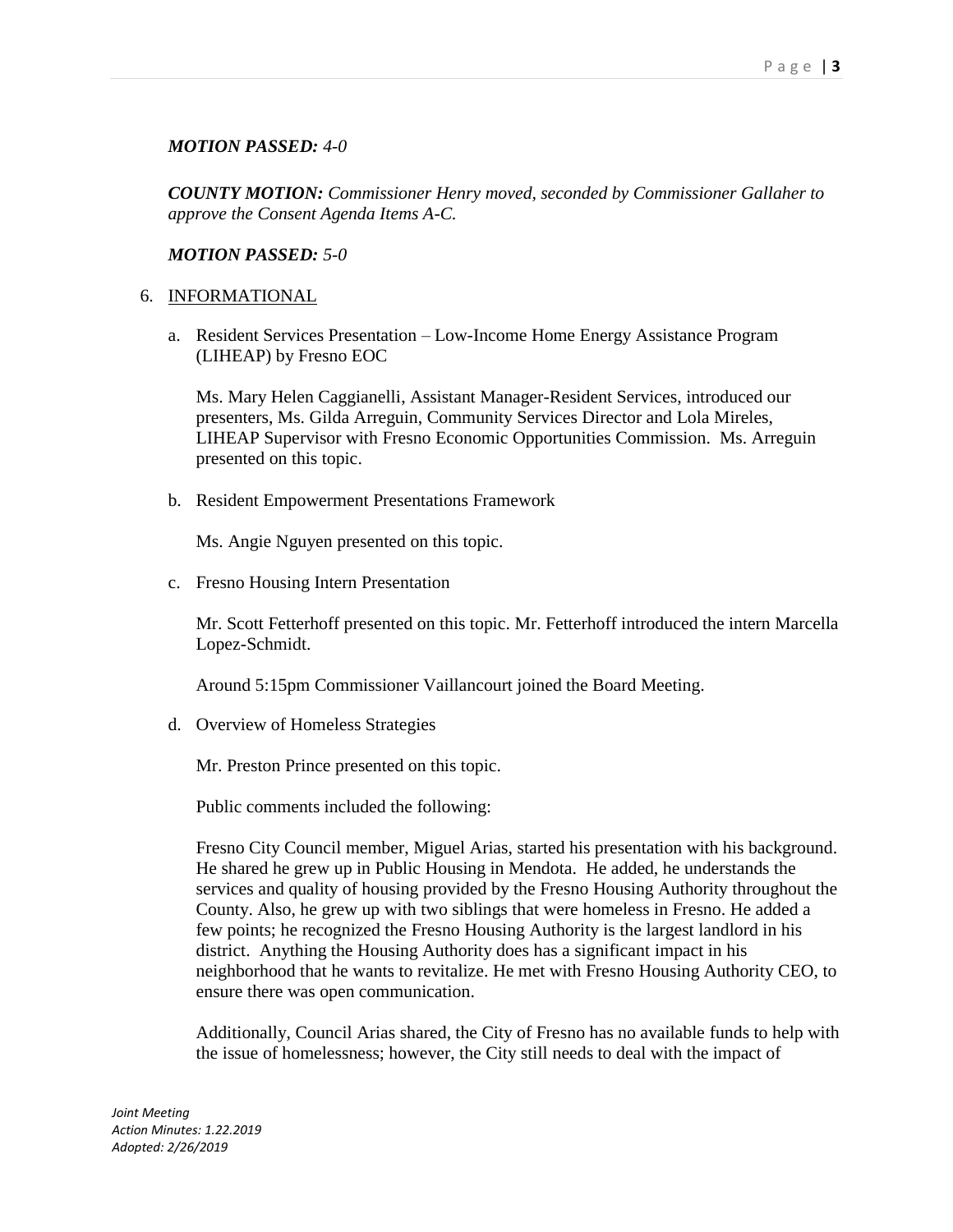homelessness. The City of Fresno has been working with reallocating their funds to deal with the safety and health hazards of the homelessness. He added every jurisdiction deals with crimes; therefore, the funds need to be distributed accurately. Additionally, Mr. Arias shared that on a daily basis he receives phone calls from residents regarding the safety and health hazards that homelessness is causing the district. He added, as the Fresno Housing Authority Boards makes decisions and as they implement them, they should consider public opinions and homeless individuals as well.

Mr. H. Spees, Director, Strategic Initiatives Office of the Mayor in the City of Fresno; said that after listening to the CEO's presentation on the Overview of Homeless Strategies, he said the information presented is accurate. Also, he said the Fresno Housing Authority continues with making great investments, an example is the investment with the consultant Barbara Poppe. The funds invested by the Fresno Housing Authority allowed the consultant to guide them and to complete a report on the homelessness issue in Fresno.

e. Real Estate Development Update

Mr. Michael Duarte and Ms. Tracewell Hanrahan presented on this topic.

Public comments were as follows:

Eric Payne, founder of Central Valley Urban Institute, stated he was very fortunate to participate on a state round table with the Federal Reserve. Mr. Payne said he shared his concerns with the Federal Reserve on housing issue, infrastructure, and broadband access for rural communities in the Central Valley. Mr. Payne added, the Federal Reserve showed an interest in the Central Valley.

In addition, he intends to formalize a partnership with the Housing Authority, which will allow FH staff and Commissioners to participate in a Learning lab in Sacramento.

Additionally, the Board of Supervisors, approved a resolution to accept some funds that will help with the 2020 Census count. Mr. Payne said these funds will help with reaching the populations that are hard to be counted. Mr. Payne added he hopes the Fresno Housing Authority can assist with minimizing the challenges and help reach the populations that are hard to be reached.

Mr. Payne briefly introduced a new staff to his organization adding that he is also looking forward to working with Surgeon General, Dr. Burke Harris, recently appointed by Governor Newsome.

### 7. ACTION

Ms. Emily De La Guerra presented on these Action Items.

a. Consideration of Line of Credit – Housing Relinquished Fund Corps

*Joint Meeting Action Minutes: 1.22.2019 Adopted: 2/26/2019*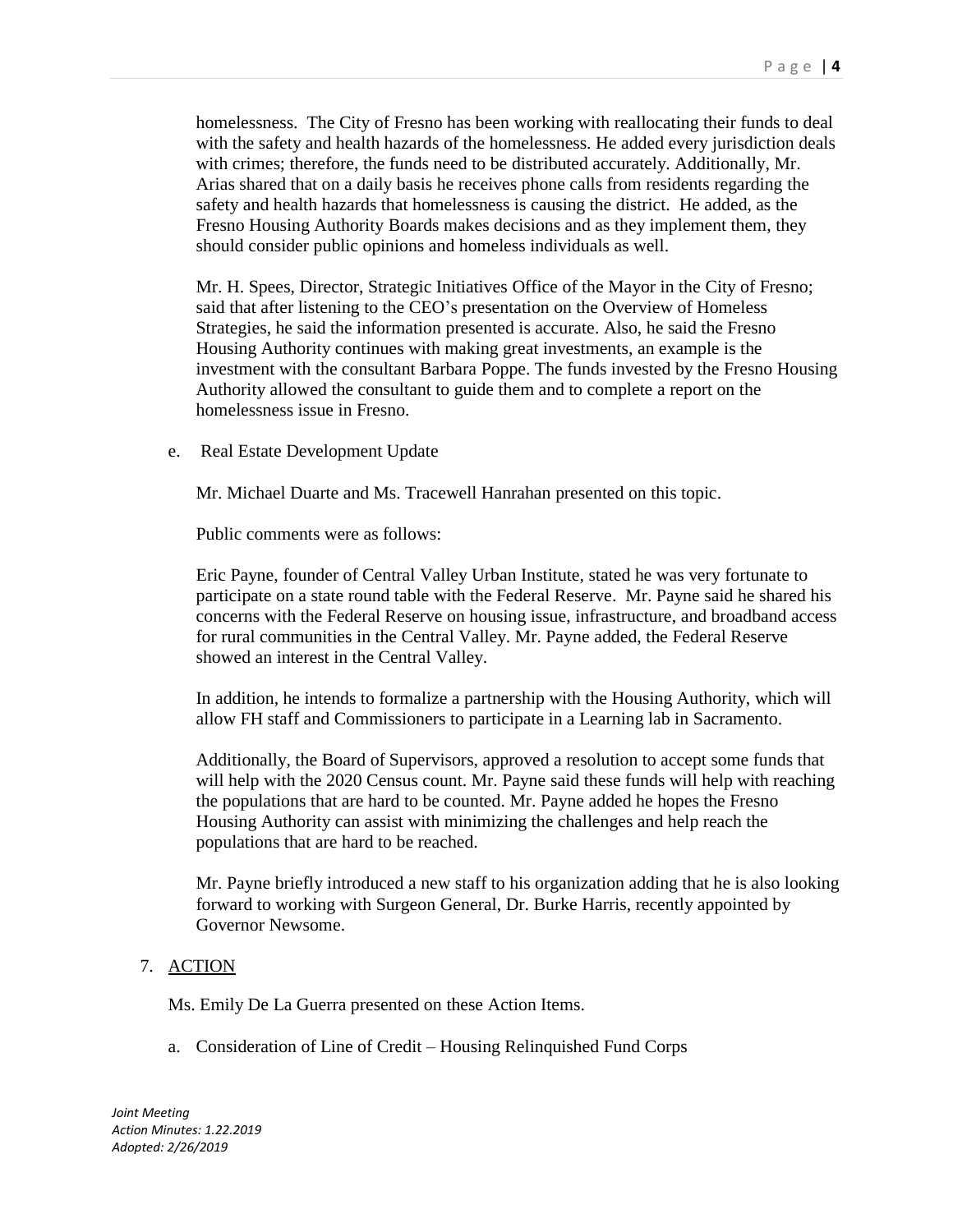*CITY MOTION: Commissioner Scott moved, seconded by Commissioner Vaillancourt to approve the Line of Credit – Housing Relinquished Fund Corps.*

*MOTION PASSED: 5-0*

*COUNTY MOTION: Commissioner Miller moved, seconded by Commissioner Henry to approve the Line of Credit – Housing Relinquished Fund Corps.*

### *MOTION PASSED: 5-0*

b. Consideration of Approval of Memorandum of Understanding for Permanent Supporting Housing Memorandum of Understanding – County of Fresno

*CITY MOTION: Commissioner Vaillancourt moved, seconded by Commissioner Yanez to approve the Permanent Supporting Housing Memorandum of Understanding – County of Fresno.*

### *MOTION PASSED: 5-0*

*COUNTY MOTION: Commissioner Henry moved, seconded by Commissioner Castro to approve the Permanent Supporting Housing Memorandum of Understanding – County of Fresno.*

*MOTION PASSED: 5-0*

c. Consideration of California Housing Finance Agency Loan Application – Kingsburg Senior Project

Mr. Prince announced that when this item comes back for Board approval he will recuse himself from any discussion on this item since he is a board member for the California Housing Finance Agency.

*CITY MOTION: Commissioner Yanez moved, seconded by Commissioner Vaillancourt to approve the California Housing Finance Agency Loan Application – Kingsburg Senior Project.*

*MOTION PASSED: 5-0*

*COUNTY MOTION: Commissioner Henry moved, seconded by Commissioner Gallaher to approve the California Housing Finance Agency Loan Application – Kingsburg Senior Project.*

### *MOTION PASSED:* 5*-0*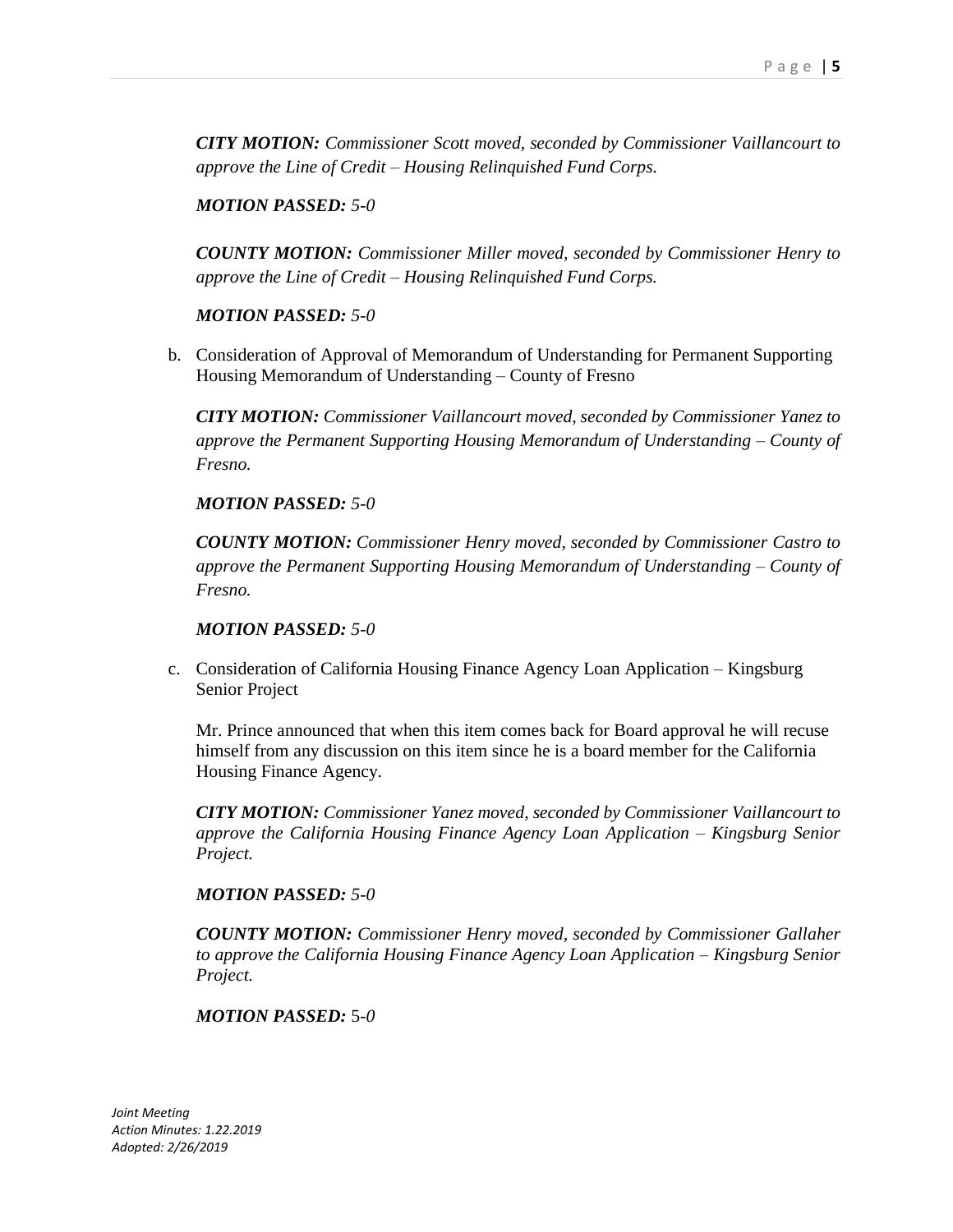d. City: Consideration of the Submission of the Section-Eight Management Assessment Program (SEMAP) Certification

*CITY MOTION: Commissioner Scott moved, seconded by Commissioner Williams to approve the Submission of the Section-Eight Management Assessment Program (SEMAP) Certification.*

# *MOTION PASSED: 5-0*

e. County- Consideration the Submission of the Section-Eight Management Assessment Program (SEMAP) Certification

*COUNTY MOTION: Commissioner Miller moved, seconded by Commissioner Henry to approve the Submission of the Section-Eight Management Assessment Program (SEMAP) Certification.*

*MOTION PASSED:* 5*-0*

### 8. COMMISSIONERS' REPORT

Commissioner Sablan informed the Boards, the Executive Committee reached an agreement to cancel the board retreat on June 21, 2019. The board retreat for August 23, 2019 is still on schedule.

In addition, the Executive Committee meeting time changed from Noon to 8:30am, starting February 13, 2019.

Commissioner Sablan shared Commissioner Fuentes will continue to represent the County on the Executive Committee.

Soon a schedule for future travel will be presented to the Boards.

The FH Board Dinner on January 24, 2019 will be cancelled.

### 9. EXECUTIVE DIRECTOR'S REPORT

In addition to the written Director's report, the following items were announced:

 Mr. Prince announced State Treasure, Fiona Ma will be hosting a presentation on the path to Affordable Housing to community leaders, developers and advocates. The presentation is scheduled for January 25, 2019 at Legacy Commons from 9am to 11am.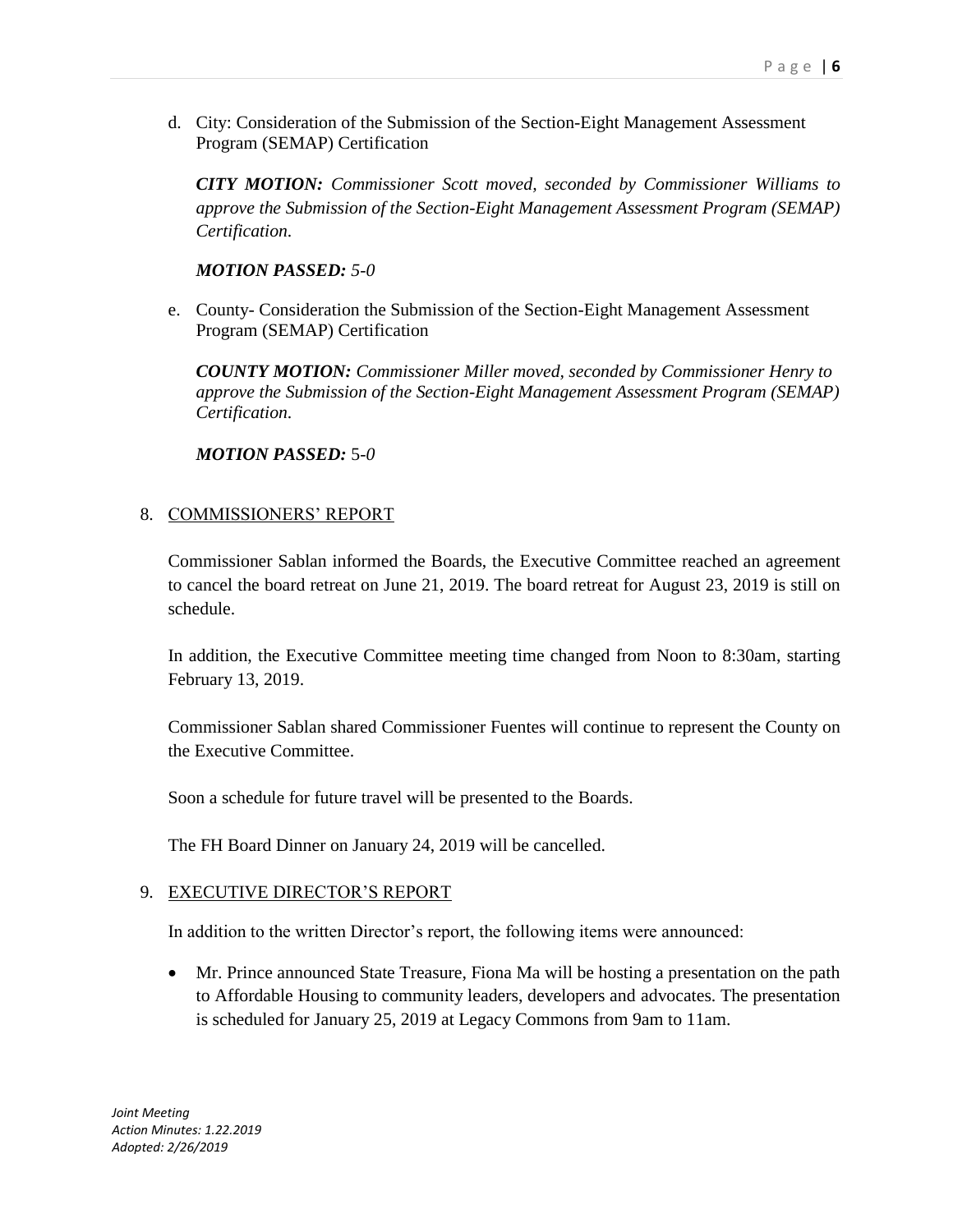- Mr. Prince shared the Point in time is taking place from January  $29<sup>th</sup>$   $31<sup>st</sup>$ . The date was coordinated to fit with the Board member schedules and not to conflict with our meeting.
- Blossom Trail Commons grand opening is on February 15, 2019.
- Our next Board Meeting will be at Blossom Trail; a tour of the complex will be provided.
- Our newest hires are Jesse James, Custodian, Jose Munoz, Custodian and Zainal Mohammed, Maintenance Assistance.

### 10. CLOSED SESSION

The Boards went into closed session at approximately 7:23 pm.

- a. CONFERENCE WITH REAL PROPERTY NEGOTIATORS (Pursuant to Government Code § 54954.5(b)) Property: APN: 466-191-09; 1828 Broadway St., Fresno, CA 93721 Agency Negotiator: Preston Prince Negotiating Parties: Fresno Housing Authority**;** Bains Sukhwant Singh & Gian Kaur Trs Under negotiation: Price and Terms
- b. CONFERENCE WITH REAL PROPERTY NEGOTIATORS (Pursuant to Government Code § 54954.5(b)) Property: APN: 416-040-09; 130 W. Barstow Ave., Fresno, CA 93704 Agency Negotiator: Preston Prince Negotiating Parties: Fresno Housing Authority; Gary R. Perez Under Negotiation: Price and Terms
- c. CONFERENCE WITH REAL PROPERTY NEGOTIATORS (Pursuant to Government Code § 54954.5(b)) Property: APN: 313-021-32, 313-101-25; Northeast Corner of Marion Ave. and Fancher Creek Drive, Fresno, CA 93727 Agency Negotiator: Preston Prince Negotiating Parties: Fresno Housing Authority; Chris Westlake of Domius Consortium, LLC Under Negotiation: Price and Terms

Around 8:25pm Commissioner Castro left the meeting.

The Boards returned to open session at approximately 8:27 p.m.

#### 11. REPORT ON CLOSED SESSION

There were no items to report at this time.

#### 12. ACTION

a. Ratification of the Purchase and Sale Agreement – 1828 Broadway Street

P a g e | **7**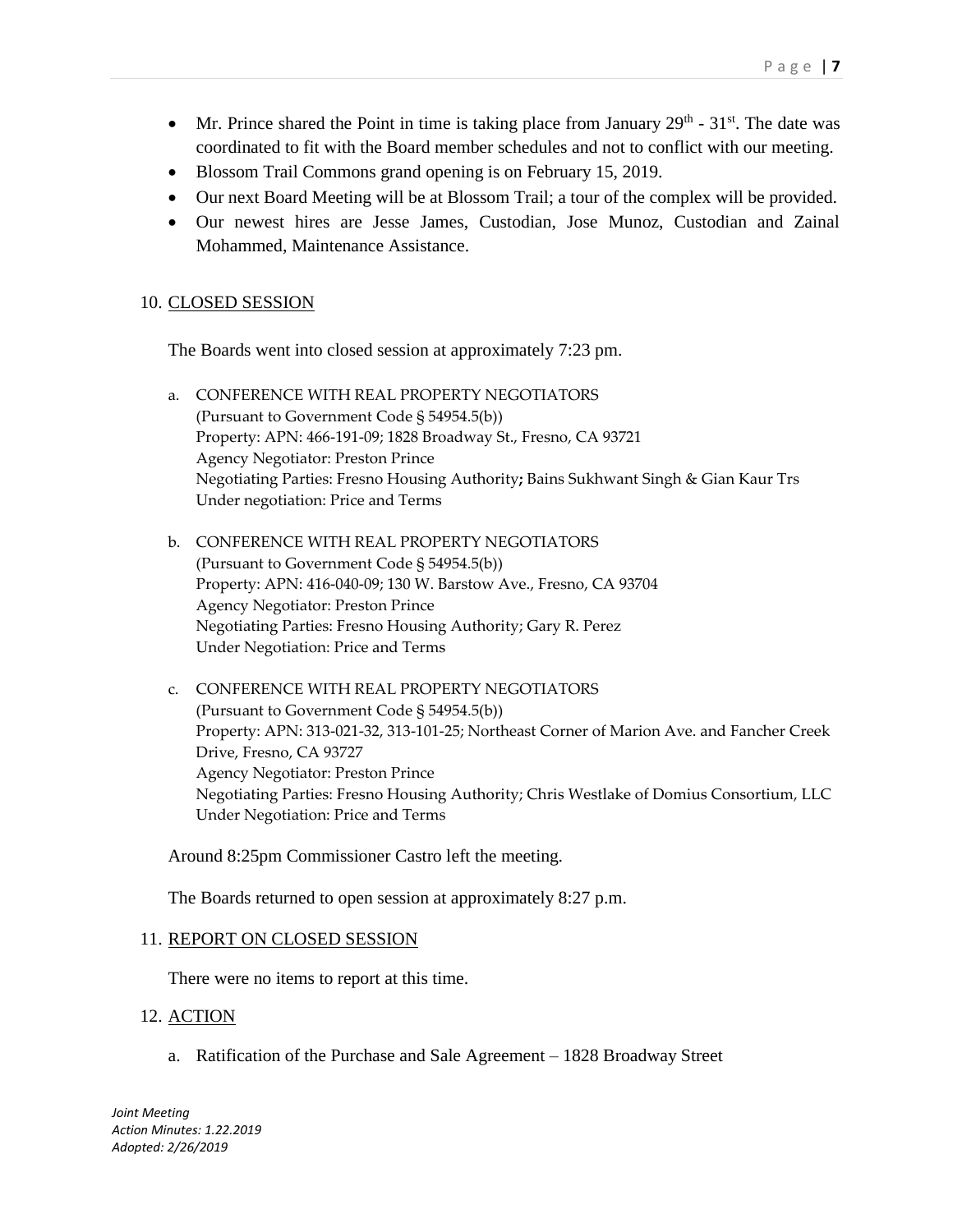*CITY MOTION: Commissioner Scott moved, seconded by Commissioner Vaillancourt to ratify the Purchase and Sale Agreement – 1828 Broadway Street.*

### *MOTION PASSED: 5-0*

*COUNTY MOTION: Commissioner Henry moved, seconded by Commissioner Gallaher to ratify the Purchase and Sale Agreement – 1828 Broadway Street.*

# *MOTION PASSED: 4-0*

b. Ratification of the Purchase and Sale Agreement – Barstow Commons

*CITY MOTION: Commissioner Scott moved, seconded by Commissioner Vaillancourt to ratify the Purchase and Sale Agreement – Barstow Commons.*

### *MOTION PASSED: 5-0*

*COUNTY MOTION: Commissioner Gallaher moved, seconded by Commissioner Henry to ratify the Purchase and Sale Agreement – Barstow Commons.*

### *MOTION PASSED: 4-0*

c. Consideration of Funding Application Submission – Econo Inn

*CITY MOTION: Commissioner Scott moved, seconded by Commissioner Vaillancourt to approve the Funding Application Submission – Econo Inn.*

### *MOTION PASSED: 5-0*

*COUNTY MOTION: Commissioner Gallaher moved, seconded by Commissioner Henry to approve the Funding Application Submission – Econo Inn.*

### *MOTION PASSED: 4-0*

d. Consideration of Funding Application Submission – Plaza Terrace

*CITY MOTION: Commissioner Vaillancourt moved, seconded by Commissioner Yanez to approve the funding Application Submission – Plaza Terrace.*

### *MOTION PASSED: 5-0*

*COUNTY MOTION: Commissioner Miller moved, seconded by Commissioner Henry to approve the funding Application Submission – Plaza Terrace.*

### *MOTION PASSED: 4-0*